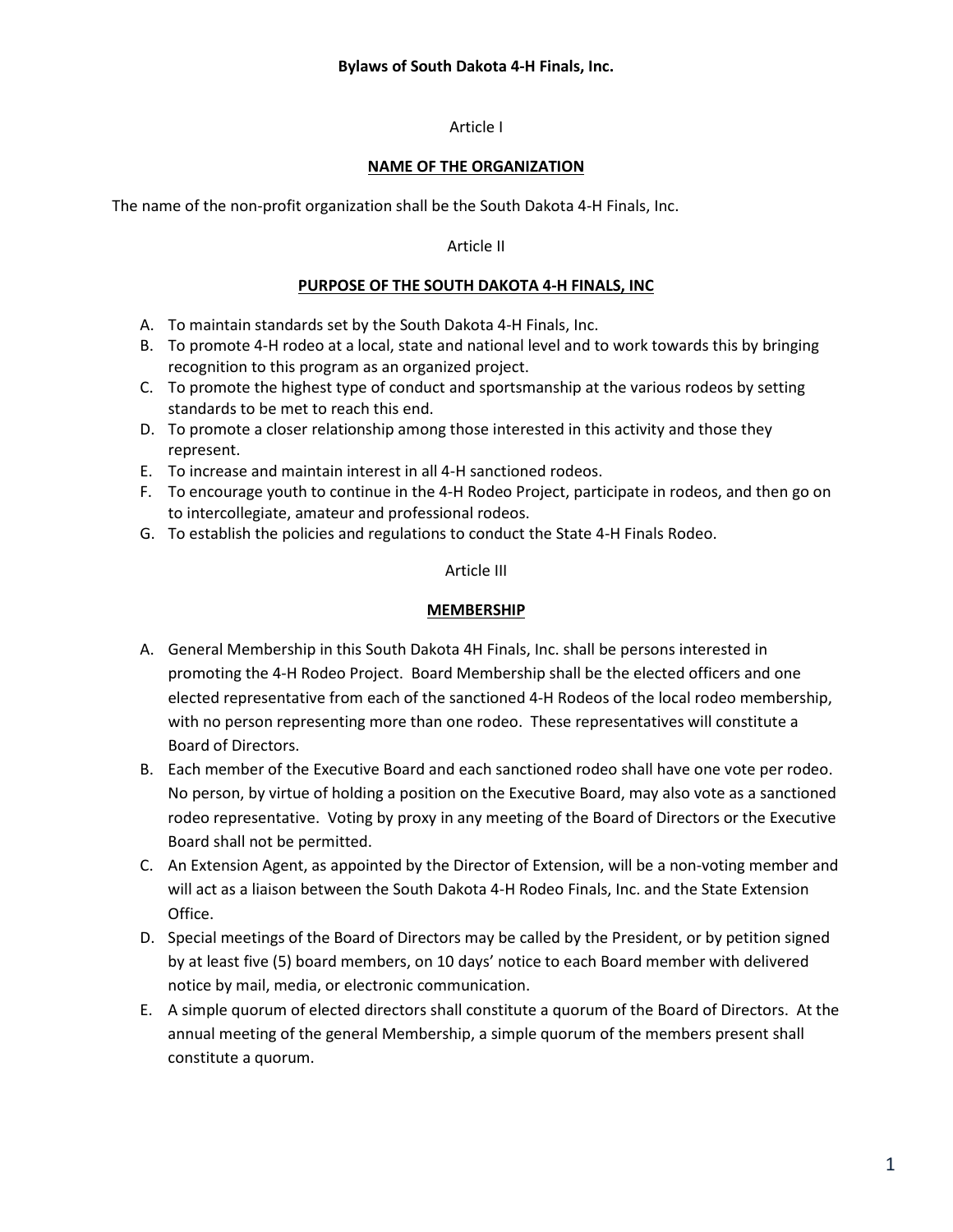IV

## **OFFICERS, DUTIES OF OFFICERS, TERM OF OFFICE**

- A. The officers of the Board of Directors shall be a President, Vice President, Secretary, Treasurer and the elected representative from each of the sanctioned 4-H rodeos. The President, Vice President, Secretary and Treasurer may be elected by/from the general membership and will be called the Executive Board.
- B. The Executive Board of the Board of Directors shall perform the duties usually performed by such officers and will handle any grievances or concerns relating to the rules or regulations at the State 4-H Finals Rodeo in accordance with the 4-H 175 (4-H Rodeo Rules and Regulations handbook).
- C. The terms of officers elected at the annual meeting shall commence at the adjournment of that meeting and shall serve until adjournment of the next annual meeting. Terms of the officers will be two years. The Vice President position will be a President-Elect Position; the Vice President will serve a two year term and automatically move into the President Position for a two year term. The terms of the President and Treasurer shall end on odd years. The term Secretary shall end on even years. In the event of a vacancy of the position of President, or of the President's temporary or permanent incapacity, the Vice President shall become the president. In the event of a vacancy in Vice President, Secretary, or Treasurer, the President may appoint, with the advice and consent of the Board of Directors, a person to serve the remainder of the term of office until an election can be held at the next annual meeting.

## Article V

The Annual meeting of the general membership will be held the last Saturday of October, unless otherwise established by the Board of Directors. At least quarterly meetings will be held of the Board of Directors to consider policy and regulation changes for the State 4-H Finals Rodeo. Quarterly meetings may be held by conference call.

These By-Laws of the organization may be amended at the annual meeting of the general membership. Any proposed amendments to the By-Laws or to the established Policies of the SD 4-H Finals, Inc. must be submitted in writing to the Secretary and posted at the state 4-H Rodeo Office at the State 4-H Rodeo Finals and posted to the SD 4-H Rodeo website. The Secretary shall distribute copies of the proposed amendments and notice of the annual meeting to the general membership 10 days prior to the annual meeting.